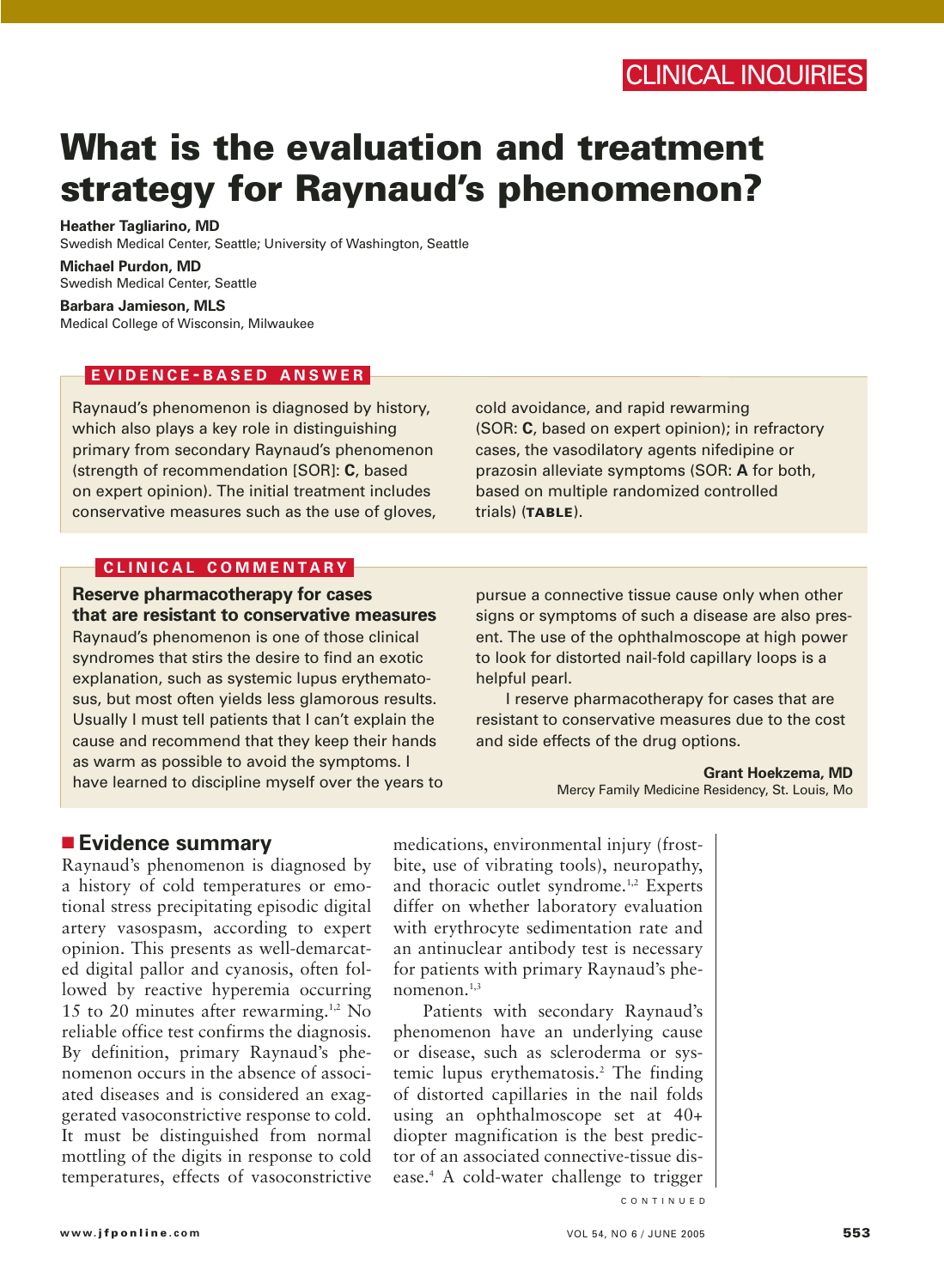| <b>TABLE</b>                                      |                                       |                                                         |
|---------------------------------------------------|---------------------------------------|---------------------------------------------------------|
| <b>Primary therapies for Raynaud's phenomenon</b> |                                       |                                                         |
| <b>TREATMENT</b>                                  | <b>RECOMMENDATION</b><br><b>LEVEL</b> | <b>COMMON ADVERSE EFFECTS</b>                           |
| Nifedipine                                        | A                                     | Lower extremity edema,<br>flushing, headache, dizziness |
| Prazosin                                          | A                                     | Dizziness, hypotension, palpitations                    |
| Conservative                                      | C                                     |                                                         |

an attack of Raynaud's phenomenon produces inconsistent results and is not recommended. Research tools such as thermographic and laser Doppler imaging can measure digital artery blood flow but are rarely used clinically.<sup>1,5</sup> Patients with secondary Raynaud's phenomenon should have a complete blood count, biochemistry profile, and urinalysis. They may need additional tests as determined by the nature of their underlying disease.<sup>1</sup>

Conservative management is helpful for all patients with Raynaud's phenomenon, and may be the only treatment needed. Experts advise dressing warmly, wearing gloves when appropriate, using abortive strategies such as placing the hands into warm water, and avoiding sudden cold exposure, emotional stress, and vasoconstrictive agents such as nicotine.<sup>6</sup>

Medication may be helpful for patients whose symptoms are not controlled with conservative measures. Six randomized, placebo-controlled trials involving 451 people with primary Raynaud's phenomenon demonstrated that nifedipine decreases the mean frequency of vasospastic attacks. Three of these trials also showed subjective improvement in symptom severity with nifedipine vs placebo.7 A meta-analysis of 6 randomized crossover studies compared nifedipine or nicardipine with placebo in 59 patients with secondary Raynaud's phenomenon and underlying systemic sclerosis. Nifedipine significantly decreased the frequency and severity of attacks. Nicardipine showed a trend towards reduced symptoms in 1 trial with only 15 patients.8 Another randomized trial comparing sustained-release nifedipine to placebo showed a 66% reduction in the number of attacks in the treatment group at 1 year; 19 of the 77 people in the nifedipine group dropped out of the study, as did 24 of the 81 people in the placebo group.<sup>9</sup>

A systematic review of 2 randomized controlled trials with a total of 40 patients found prazosin modestly effective in secondary Raynaud's phenomenon, but it was less well-tolerated than calcium channel blockers.10 Single, small randomized crossover trials showed improved responses to both fluoxetine<sup>11</sup> and losartan<sup>12</sup> when compared with nifedipine. In general, these medications appear to reduce attacks by 30% to 40%.

Small, prospective studies of lowlevel laser irradiation, palmar sympathectomy, and endoscopic thoracic sympathectomy show some benefit for patients with digital ulcers.<sup>13-15</sup> A randomized controlled trial showed biofeedback was ineffective for voluntary control of digital blood flow for patients with Raynaud's phenomenon.9

## **Recommendations from others**

The American College of Rheumatology does not offer recommendations for the diagnosis or treatment of Raynaud's phenomenon. UpToDate recommends treatment with conservative measures; sustained-release nifedipine or amlodipine may be used if these are insufficient. Other vasodilators may be added or substituted in the event of an adverse reaction or poor response to the calciumchannel blocker.16

## **FAST** TRACK

**Medication may be beneficial for patients not helped by conservative measures dressing warmly, wearing gloves, avoiding cold and emotional stress**